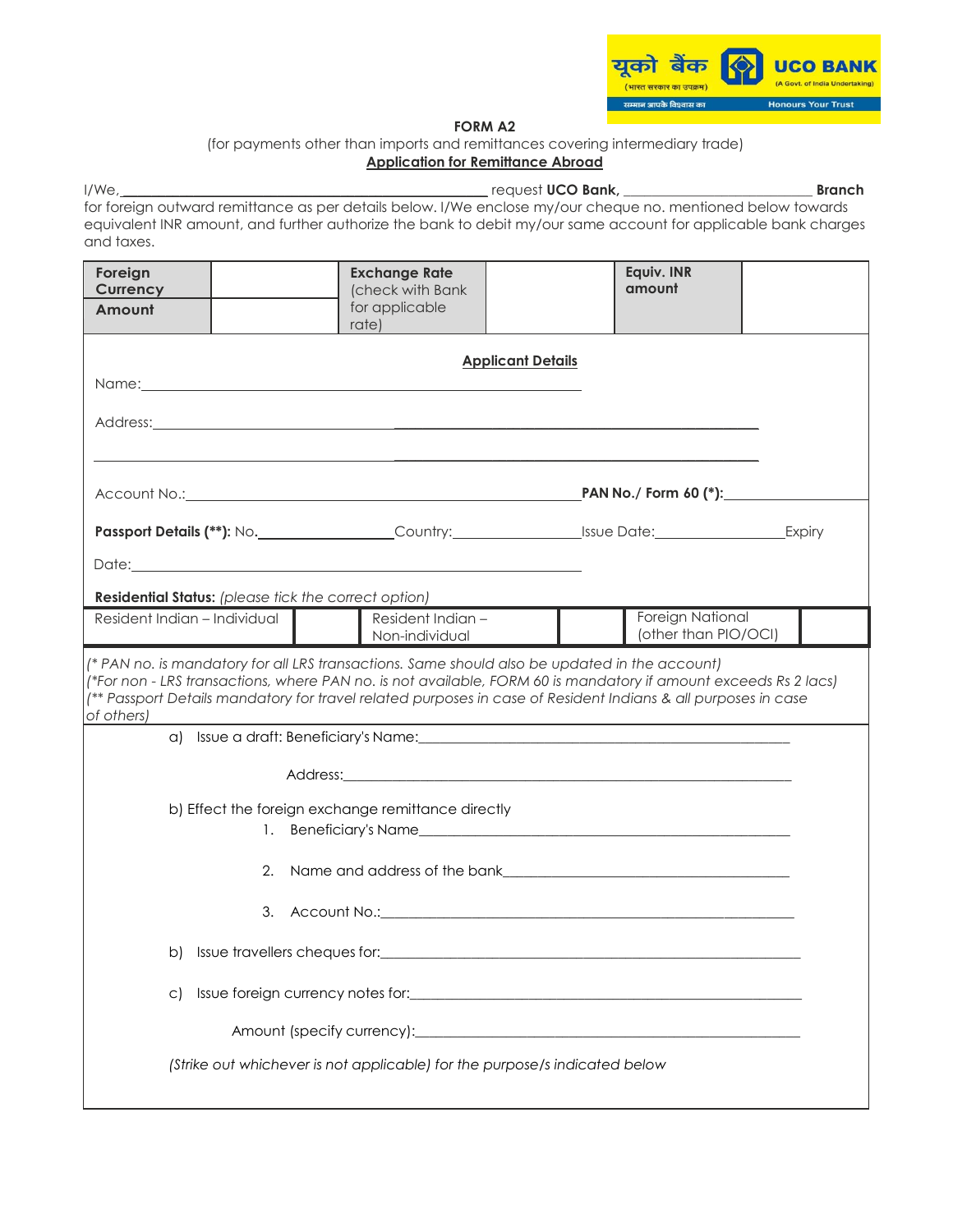| For Outward Remittance                   |                                                   |            |            |            |  |  |  |  |
|------------------------------------------|---------------------------------------------------|------------|------------|------------|--|--|--|--|
| <b>Beneficiary Name</b>                  | Account No. / IBAN No.                            |            |            |            |  |  |  |  |
| <b>Beneficiary Address</b>               | Country of Residence                              |            |            |            |  |  |  |  |
| Beneficiary Bank & Branch                | <b>Beneficiary Bank's</b><br><b>SWIFT Code</b>    |            |            |            |  |  |  |  |
| Intermediary Bank &<br><b>Branch</b>     | Foreign Bank Charges<br>to be borne by (tick)     | <b>BEN</b> | <b>OUR</b> | <b>SHA</b> |  |  |  |  |
| Intermediary Bank's<br><b>SWIFT Code</b> | Additional Instructions to<br>beneficiary, if any |            |            |            |  |  |  |  |

To be filled in by residents only if the remittance is made under LRS

| <b>Whether Under LRS</b><br>$(Yes/No)$ $(*)$ | Purpose Code (@) | <b>Purpose Description</b> |
|----------------------------------------------|------------------|----------------------------|
|                                              |                  |                            |

\*LRS (Liberalised Remittance Scheme) is permitted for Resident Individuals only. @For purpose code, see overleaf.

**If payment is for import of services (Purpose Group Nos. 02, 03, 05, 06, 07, 08, 09 10, 11, 15, 16 or 17), please indicate:**

"Name of the country providing ultimate services:

(Remitter should put a tick (√) against an appropriate purpose code. In case of doubt/ difficulty, the AD bank should be consulted).

Declarations under Foreign Exchange Management Act (FEMA, 1999) (\*)

*1. I, ………………. …………(Name), hereby declare that the total amount of foreign exchange purchased from or remitted through, all sources in India during the financial year including this application is as per the extant FEMA Regulations and certify that the source of funds for making the said remittance belongs to me and the foreign exchange will not be used for prohibited purposes / Foreign exchange purchased from you is for the purpose indicated above.*

*Details of the remittances made/transactions effected under the Liberalised Remittance Scheme in the current Financial Year (April-March)…………*

| Sr.<br>No. | Date | Amount | Name and address of AD branch/FFMC through which the<br>transaction has been effected |
|------------|------|--------|---------------------------------------------------------------------------------------|
|            |      |        |                                                                                       |

## *2. For remittance towards maintenance of Close Relatives – (strike out if not applicable)*

I confirm and declare that the payee / beneficiary is closely related to me as given below, and that he/she is not resident in India.

*(Please tick the correct relationship from options given below).*

| Spouse                | Father<br>(incl.Step-Father) | <b>Brother</b><br>(incl.Step Brother) | Son<br>(incl. Step-son) | Son's wife            |  |
|-----------------------|------------------------------|---------------------------------------|-------------------------|-----------------------|--|
| Member of<br>same HUF | Mother<br>(incl.Step-Mother) | Sister<br>(incl. Step Sister)         | Daughter                | Daughter's<br>Husband |  |

*(list of relatives as per provisions of Companies Act, 2013)*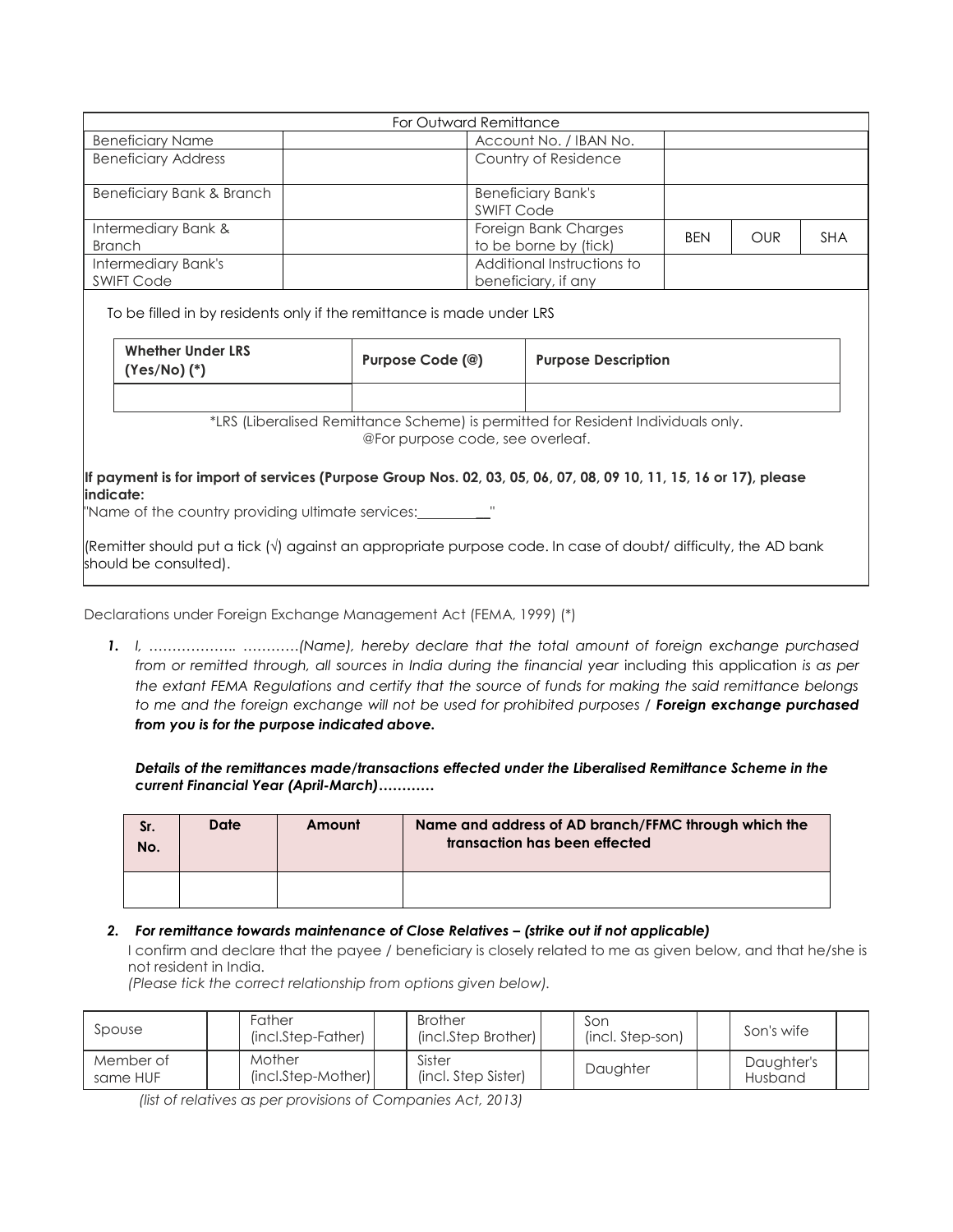Signature of the applicant

(Name) Date:

## **Certificate by the Authorised Dealer**

This is to certify that the remittance is not being made by/ to ineligible entities and that the remittance is in conformity with the instructions issued by the Reserve Bank from time to time under the Scheme.

Name and designation of the authorised official: Stamp and seal

Signature:

Date: